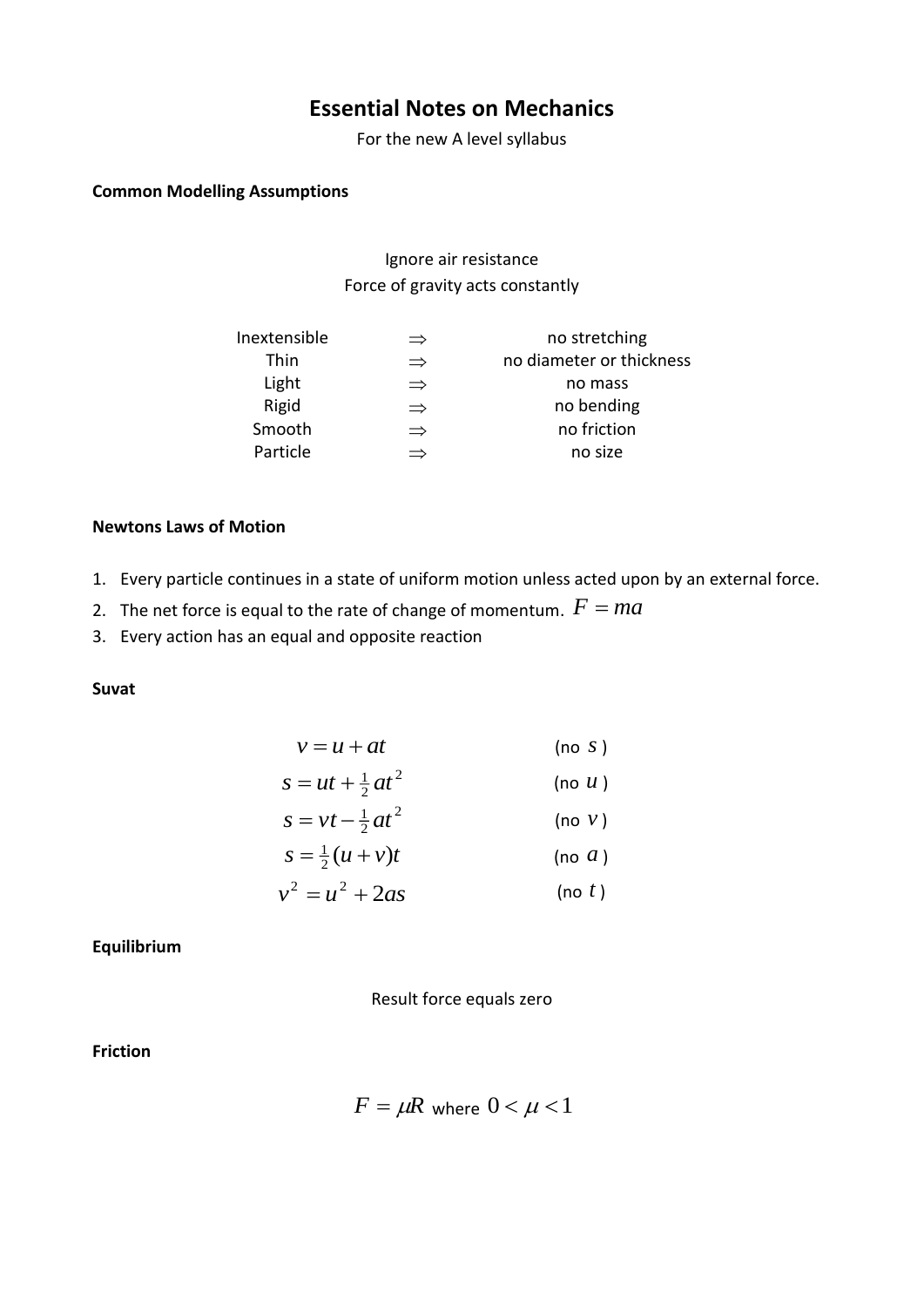**Pulleys and Tension**



 $U_V$  $\bar{U}_H$ 

 $\overline{U}_H$  acts constantly  $\qquad \qquad \overline{U}_V$  subject to  $g$  ms<sup>-2</sup> Care required with stating which is positive vertical direction.

**Vectors**



$$
r = ai + bj
$$
  $|r| = \sqrt{a^2 + b^2}$   $\tan \theta = \frac{b}{a}$ 

**Projectiles**